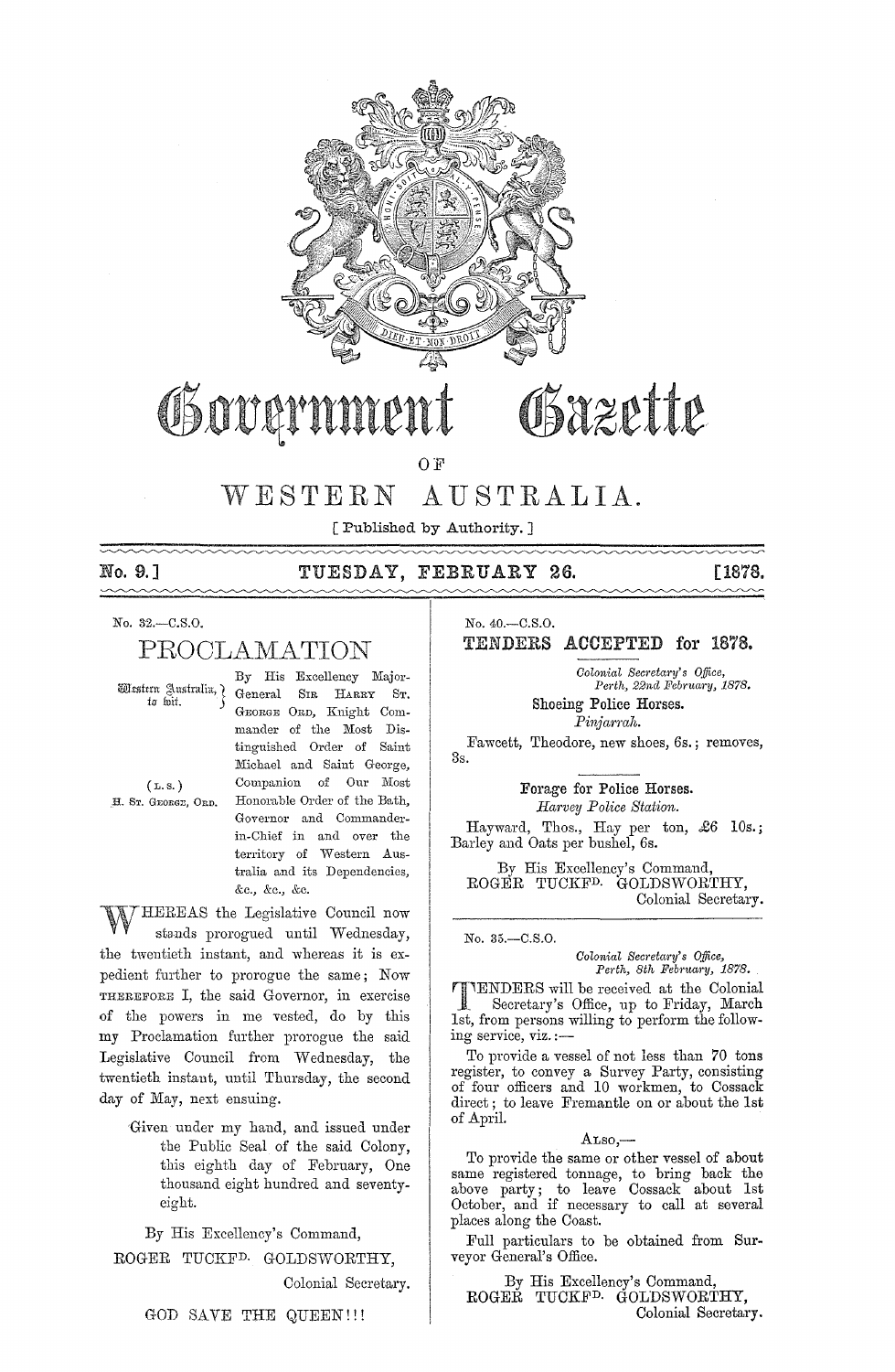No. 34.-C.S.O.

*Colonial Secretary's Office,*<br> *Perth, 11th February, 1878.*<br> **TENDERS** (endorsed "Tender for Lighter<br>
for use of Harbor Master, Fremantle,")<br>
Till be president at the discussion of the discussion of the discussion of the for use of Harbor Master, Fremantle,") will be received at this Oflice until noon of Friday, the 1st March next, from persons willing to supply for the use of the Harbor Master at Fremantle, at per diem, or per buoy, or for a lump sum, a Lighter with one or two men; and with all necessary gear and winches for the purpose of lifting the buoys (and examining their moorings) in the various parts of the anchorage in the Port of Fremantle. The said Lighter to be placed at the disposal of the Harbor Master whenever required.

Full particulars can be obtained from the Harbor Master's Office, Fremantle.

The Government do not bind themselves to accept the lowest or any tender, and will require the guarantee of two responsible persons for the due performance of the Contract.

Forms of Tender may be had on application to the various Resident Magistrates, and at the Public Offices, Perth; and no tender will be entertained unless rendered on the prescribed form.

By His Excellency's Command, ROGER TUCKF<sup>D.</sup> GOLDSWORTHY, Colonial Secretary.

No. 36.-C.S.O.

### *Colonial Sec)'eta)'Y's Office,*

*Perth, 6th February, 1878.*<br>
Will be received at this Office until noon<br>
will be received at this Office until noon on Thursday, the 28th instant, from persons willing to supply a Boat for the Public Service.

Specifications can be seen at the Office of The Superintendent of Police, The Harbor Master, and the Sub-Inspector of Water Police.

The Government do not bind themselves to accept the lowest or any tender, and will require the guamntee of two responsible persons for the due performance of the Contract.

Forms of Tender may be had on application to the various Resident Magistrates, and at the Public Offices, Perth; and no tender will be entertained unless rendered on the prescribed form.

By His Excellency's Command, ROGER TUCKFD. GOLDSWORTHY, Colonial Secretary.

No. 31.-C.S.O.

*Colonial Secretary's Office,*<br> *Perth, 4th February, 1878.*<br> **PENDERS** (endorsed "Tenders for Jayes<br>
Mail,") will be received at this Office<br>
with a come SW-classical at the solution Mail,") will be received at this Office until noon of Wednesday, the 6th March, 1878, for the conveyance of a Mail between Bridgetown and Jayes, once a week, on horseback, for one, two, or three years.

The arrival and departure of the Mails will be subject to instructions from the Postmaster General, and liable to alteration at any time during the year.

Two approved sureties will be required to join the Contractor in a guarantee for the due fulfilment of the duties contracted to be performed.

Special Forms of Tender, with conditions attached, may be had on application to the varions Resident Magistrates, and at the General Post Office, Perth; and no Tender will be entertained unless rendered on the prescribed form.

The Government will reserve to themselves the right to terminate the Contract at any time by giving three months' notice.

The Government do not bind themselves to accept the lowest or any Tender.

Further information may be had on application to the Postmaster GeneraL

By His Excellency's Command, ROGER TUCKFD. GOLDSWORTHY, Colonial Secretary.

*Depa)·tment of Pt!blic Works,* 

*Perth, 28th January, 1878.*<br> **TENDERS** (endorsed "Tender for Fencing, **TTENDERS** (endorsed "Tender for Fencing,<br>
Gates, &c.,") will be received at this<br>
Office until near of Thursday, the 92th Echm Office until noon of Thursday, the 28th Febrnary, from persons willing to supply and deliver, free on board a vessel in Gage's Roads, varions Fencing, Gates, &c., required to enclose portion of Roebourne Government Reserve X. To be inspected prior to being pnt on board at Fremantle.

Tenders to state the shortest time in which the whole will be delivered.

The Government do not bind themselves to accept the lowest or any tender, and will require the guamntee of two responsible persons for the due performance of the Contract.

Forms of Tender may be had on application to the various Resident Magistrates, and at the Public Works' Office, Perth, where Plans, Specifications, Conditions, and full particulars can be obtained.

No tender will be entertained unless on the prescribed form.

JAS. H. THOMAS, Director of Public Works.

*Crown Lands' Office, Perth, February* 23, 1878.

THE areas of land hereinafter described, the boundaries of which as applied for have been more particularly shown and set forth in the records and plans belonging to this office, are hereby laid out and defined in accordance with the provisions of number thirty-seven of the Land Regulations now in force:-

| Recorded<br>Number                                                                                                                                                               | Content<br>in Acres.                                                                                                                                   | District.                                                                                                                                                                                                                                                                                                                                                                                           | Name of Applicant.                                                                                                                                                                                                                                                                                                                                                          |
|----------------------------------------------------------------------------------------------------------------------------------------------------------------------------------|--------------------------------------------------------------------------------------------------------------------------------------------------------|-----------------------------------------------------------------------------------------------------------------------------------------------------------------------------------------------------------------------------------------------------------------------------------------------------------------------------------------------------------------------------------------------------|-----------------------------------------------------------------------------------------------------------------------------------------------------------------------------------------------------------------------------------------------------------------------------------------------------------------------------------------------------------------------------|
| 1154<br>1226<br>1227<br>1228<br>1229<br>1230<br>1231<br>1232<br>1233<br>1234<br>1235<br>$1236\,$<br>1237<br>1238<br>1239<br>1240<br>1241<br>1242<br>1243<br>1244<br>1245<br>1246 | 120<br>100<br>100<br>100<br>100<br>100<br>100<br>100<br>100<br>100<br>130<br>100<br>100<br>100<br>100<br>100<br>300<br>200<br>240<br>100<br>145<br>100 | Victoria<br>$_{\rm Avon}$<br>Swan<br>$\ddotsc$<br>Do.<br>$\ddotsc$<br>Do.<br>.<br>Do.<br>.<br>Kojonup<br>Do.<br>Co. Sound<br>Melbourne<br>Do.<br>$\mathbf{r}$<br>Do.<br>$\ddotsc$<br>Do.<br>$\ddotsc$<br>$\operatorname{Do}$ .<br>$\ddotsc$<br>Do.<br>$\ddotsc$<br>Victoria<br>Do.<br>$\sim$ .<br>Do.<br>$\ddotsc$<br>$\operatorname{Williams}$<br>Do.<br>$\ddotsc$<br>Avon<br>$\ddotsc$<br>Canning | Lock. C. Burges<br>Samuel Dowsett<br>Warren & Armstrong<br>Samuel Mortimer<br>James M. Patton<br>Joseph Gee, jun.<br>Elijah Quartermaine<br>Alex. & And. W. Moir<br>David Joslin<br>Michael Dodd<br>Ewen Mackintosh<br>Do.<br>Do.<br>Do.<br>Do.<br>James Nairn<br>William Stephens<br>Robert Connolly<br>John Taylor<br>Richard Clayton<br>Joseph A. Morrell<br>Jabez White |
| 1247                                                                                                                                                                             | 100                                                                                                                                                    | Avon                                                                                                                                                                                                                                                                                                                                                                                                | William Chidlow                                                                                                                                                                                                                                                                                                                                                             |
|                                                                                                                                                                                  |                                                                                                                                                        |                                                                                                                                                                                                                                                                                                                                                                                                     |                                                                                                                                                                                                                                                                                                                                                                             |

JOHN FORREST, *pro* Commissioner of Crown Lands.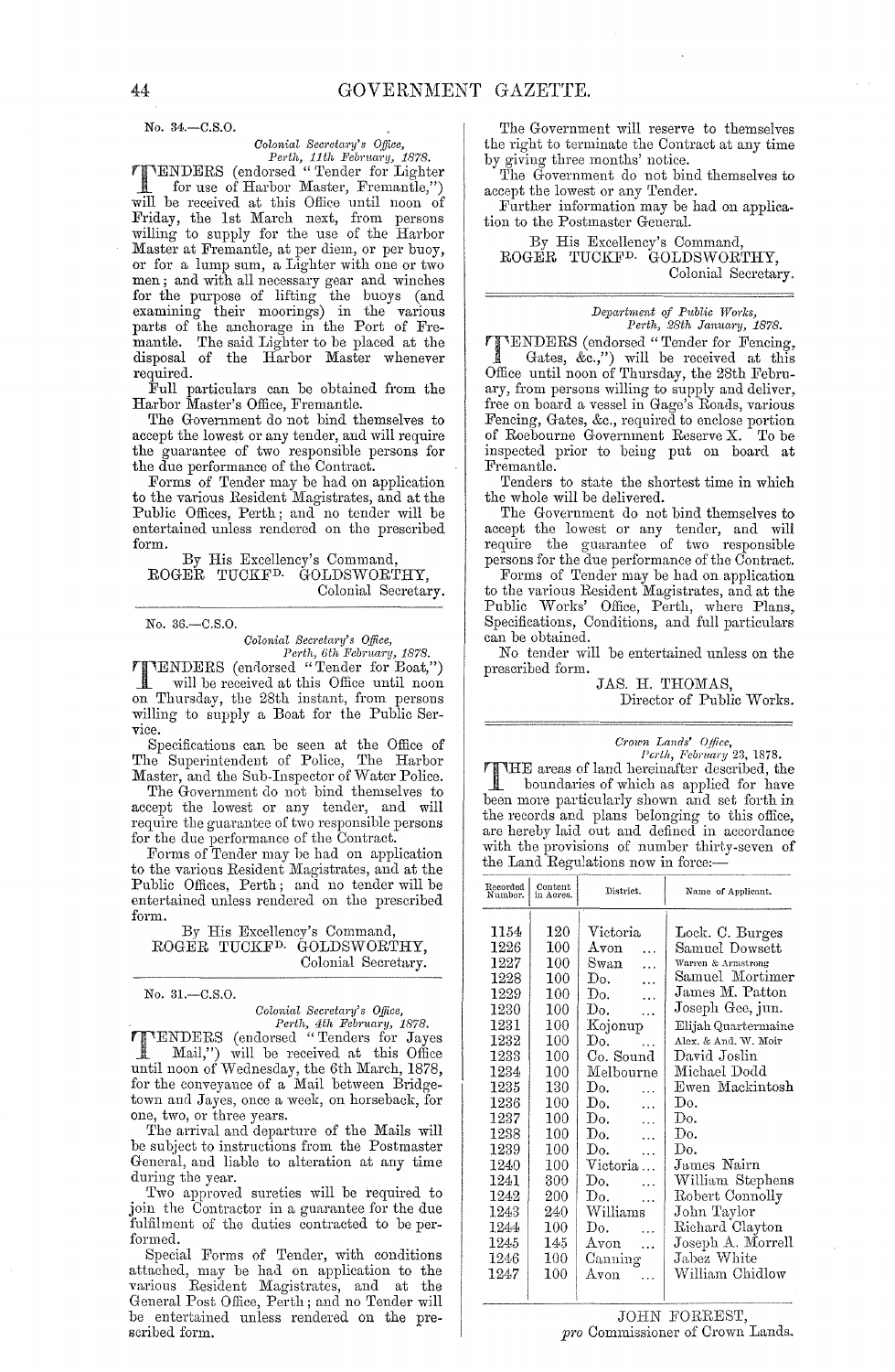#### GOVERNMENT GAZETTE.

#### WESTERN AUSTRALIA.

#### Meteorological Observations for the month ending 31st January, 1878.

WIND Registered by Mr. Forsyth, Harbor Master, at Arthur's Head, Fremantle; altitude above the sea 55 feet, in Latitude 32° 02' 14" S., Longitude 115° 45' 12" E.

The other instruments registered are placed in the grounds adjoining the Survey Office, Perth; altitude above the sea 47 feet, in Latitude 31° 57' 25" S., Longitude 115° 52' 02" E.

|                 |                                                           |                        |               |               |                                        |            |                       |                       |                                    |                           |                          | Surveyor General.       |                        |         |
|-----------------|-----------------------------------------------------------|------------------------|---------------|---------------|----------------------------------------|------------|-----------------------|-----------------------|------------------------------------|---------------------------|--------------------------|-------------------------|------------------------|---------|
| Week<br>ending. | BAROMETER:                                                | THERMOMETERS IN SHADE. |               |               | <b>RADIATION</b><br>THERMO-<br>METERS. |            | WIND.                 |                       | DEGREE                             |                           | $\lim_{\Delta E}$        | EVAPOR-                 |                        |         |
|                 | Mean Reading<br>corrected, and re-<br>duced to sea level. |                        | Dry.          |               | Wet.                                   | (Terres-)  | RAIN:<br>Amount<br>in | Horizontal<br>General | ОF<br>HUMIDITY,<br>Saturation      | CLOUD:<br>Mean<br>amount. | … ದ                      | ATION:<br>Amount<br>in. |                        |         |
|                 | and 32 deg. Fah.                                          | Maxi-<br>mum.          | Mini-<br>mum. | Maxi-<br>mum. | Mini-<br>mum.                          | Solar.     | trial.                | inches.               | velocity in<br>miles, per<br>hour. | direction.                | $=$ 100: mean<br>amount. |                         | E3KOZ<br>S<br>$\sigma$ | inches. |
| 7th             | 29.907                                                    | 99.0                   | 68.4          | 73.6          | 61.3                                   | 150.8      | 64.5                  | 0.00                  | 13:10                              | S.S.W.                    | 38                       | 0.7                     | 3                      | 2.78    |
| 14th            | 29.866                                                    | 95.0                   | 65.3          | 76.1          | 62.1                                   | $148 - 4$  | 60.5                  | 0.00                  | 14.20                              | S.S.W.                    | 50                       | $\mathbf{R}$            | 5                      | 2.21    |
| 21st            | 29.947                                                    | $90-5$                 | 64.6          | 75.7          | 62.3                                   | 144.8      | 61.6                  | 0.16                  | 墉                                  | S.W.                      | 63                       | 4                       | 4                      | 1.82    |
| 28th<br>29th    | 29.952                                                    | 98.1                   | 66.7          | 83.9          | 63.2                                   | 150.9      | 64.9                  | 0.00                  | 17.23                              | S.W.                      | 60                       | 2                       | 5                      | 2.44    |
| tо<br>31st      | 30:017                                                    | $82 - 7$               | 60.0          | 743           | 58.3                                   | 137.9 53.5 |                       | 0.00                  | 26.90                              | S.S.W.                    | 73                       | 2                       | 6                      | 0.84    |

Total Rainfall for the month=0.16 inches.

 $\begin{tabular}{lcccccc} Higher reading of Barometer & 30:145 & on & 21st \\ Lowest & do. & do. & 29:622 & on & 14th \\ \end{tabular}$ Thermometers in shade. (Maximum Dry  $^{116.7}_{58.7}$  on 25th The Observations are taken at Perth at 10 a.m., (excepting Barometer, which is registered at 12 noon), and at Fremantle, at 6 a.m., and 6 p.m.

\* Wind Gauge out of order from 17th to 19th.

M. A. C. FRASER, Observer.

#### Crown Lands' Office, Perth, 25th January, 1878.

MALCOLM FRASER,

TIS Excellency the Governor has been pleased, on the recommendation of the Commissioner<br>of Crown Lands, to set apart as Public Reserves the land described in the Schedule below, for the purposes therein set forth :-

| $\tt R E S E R V E S$ . |  |  |  |  |
|-------------------------|--|--|--|--|
|                         |  |  |  |  |

| Recorded<br>Number. | A. R. P.          | Content.       | Description of Boundaries.                                                                                                                                                                                                                                                                                                                                                                                                                                                                                                                                                                                                                                                                                                      | Purpose for which made.                      |
|---------------------|-------------------|----------------|---------------------------------------------------------------------------------------------------------------------------------------------------------------------------------------------------------------------------------------------------------------------------------------------------------------------------------------------------------------------------------------------------------------------------------------------------------------------------------------------------------------------------------------------------------------------------------------------------------------------------------------------------------------------------------------------------------------------------------|----------------------------------------------|
| 288 A               | $15300 \t 0 \t 0$ |                | Bounded on the Westward by a line starting from a<br>spot 35 chains South-south-east from the southernmost<br>corner of Special Occupation License 737; and extending<br>North-north-west about 440 chains. On the Northward<br>by a line extending East-north-east about 485 chains<br>from the Northern extremity of the Western boundary,<br>and passing along the Northern boundary of Avon loca-<br>tion 67 at Nalyering; and on the Eastward and Southward<br>by lines parallel and equal to the Western and Northern<br>boundaries, excluding all lands held under Fee Simple,<br>Special Occupation Lease or License, Tillage Lease or<br>otherwise, except Pastoral Leases or Licenses. All<br>bearings true.          | Commonage at Moorumbine.                     |
| 289 A               |                   | $10 \t 0 \t 0$ | Bounded on the Northward by a West-south-west line<br>about 12 chains in length, extending from the York and<br>Moorumbine Road through a spot I chain North-north-<br>west from the Northern end of the "Wash Pool" in the<br>Avon River, about half a mile upwards from Brookton<br>House; On the <i>Westward</i> by a line extending South-<br>south-east about 8 chains 33 links from the Western end<br>of the Northern boundary, and passing through a spot 1<br>chain West-south-west from North end of said Pool.<br>On the Southward by a line extending East-north-east<br>from the Southern end of the Western boundary to the<br>said road; and on the <i>Eastward</i> by the aforesaid road.<br>All bearings true. | For Water at "Wash Pool,"<br>near Brookton.  |
| 278 A               | $\mathbf{2}$      | $0 \quad 0$    | Bounded on the East and South by lines extending<br>North 4 chains, and West 5 chains, from a spot situate<br>2 chains 50 links East and 2 chains South from Coogly<br>Spring near Korribinjal; the opposite boundaries being<br>parallel and equal, and bearings true.                                                                                                                                                                                                                                                                                                                                                                                                                                                         | Watering place for stock,<br>Cockburn Sound. |